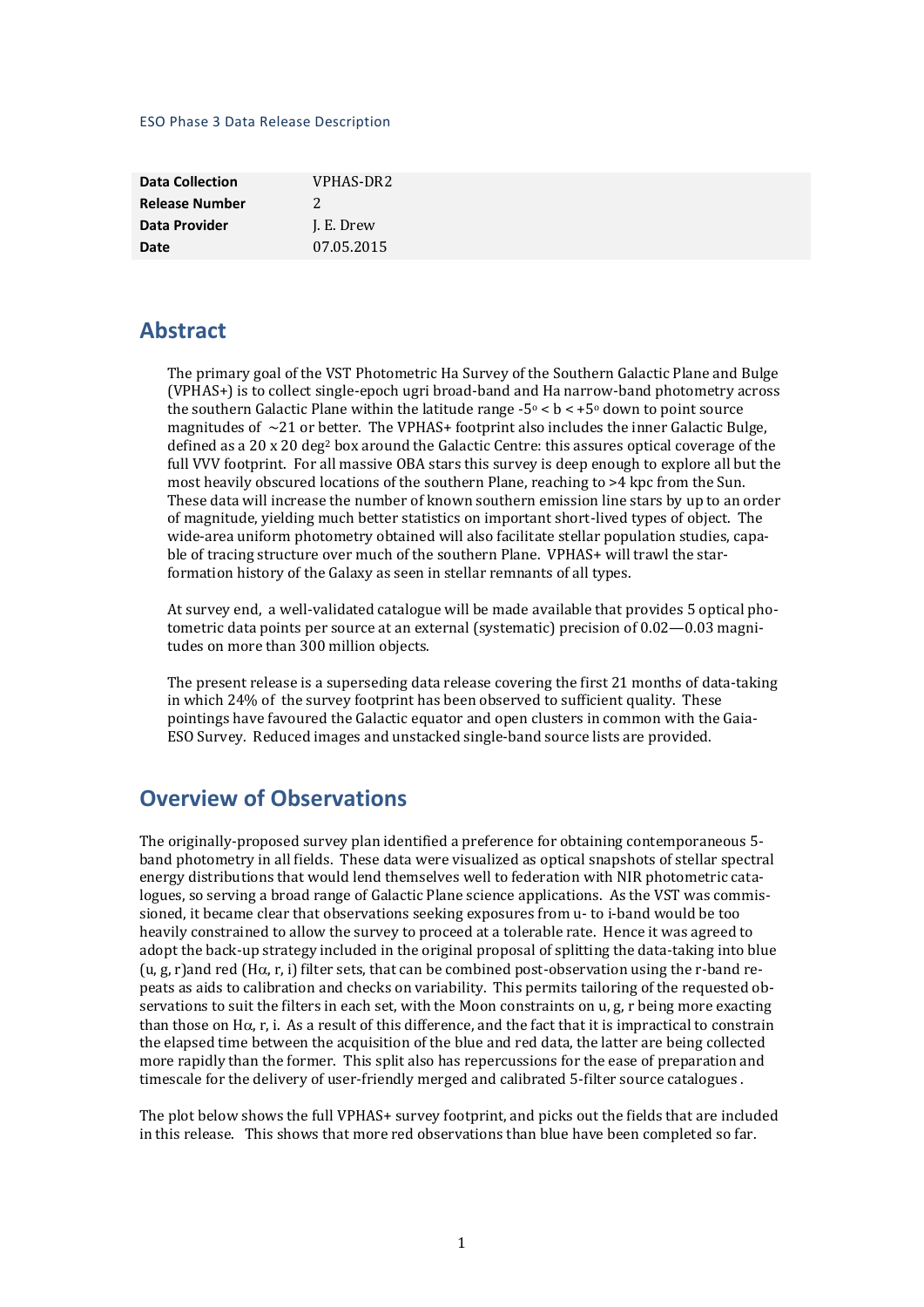

*Fig 1: The VPHAS+ footprint), with the fields in this release picked out. The 424 fields shown in green are those for which both blue and red filter set are available (19% of footprint). In addition, there are 205 fields for which just the red-filter data are released. Another 15 have blue-filter data only.* 

Two exposures are obtained per field in the u,r,i broadband filters, with the second taken at an offset with respect to the first of -588 arcsec in RA, and 660 arcsec in Dec. In the case of narrowband Ha, three exposures are obtained (to deal with the extra vignetting of this segmented filter), such that the second and third are offset by -300, -588 arcsec in RA and 350, 660 arcsec in Dec with respect to the first pointing. It should be noticed that since r-band data are obtained at two essentially random epochs, there are in fact two 'duplicate' sets of images and catalogues in this one band. Since February 2013 a third g band exposure has been added, using the same offset pattern as for H $\alpha$ , and the exposure time is now 40 secs (it was 30 secs). These changes were made to better capitalize on the high sensitivity of the OmegaCam g band – enabling deeper penetration of the reddened Galactic Plane.

Hence the pattern of exposure times per filter from early 2013 is:

- u: 2x150 sec
- g: 3x40 sec
- r: 2x25 sec (at each of 2 epochs)
- i: 2x25 sec
- H $\alpha$ : 3x120 sec

Fields observed in the blue filters before this change are having third exposures taken separately in a process of 'catch-up'.

# **Release Content**

This release covers data obtained between 28/12/2011 and 30/09/2013. The aim of DR2 is to maximize the publicly available data, supplying complete filter sets for as many fields as possible (including, in some cases, data where e.g. the measured psf in one filter is outside the normally required constraint).

Reduced images are one of the two components of this release. These are presented as native 32- CCD OmegaCam pawprint, each representing a tile of 1 x 1 sq.deg. These are not stacked. Altogether there are 629 x 7 H $\alpha$ /r/i images plus 6 fortuitous repeat H $\alpha$  exposures, and 439 x 6 u/g/r images plus 133 third g exposures. For fields 0720 and 0721, the u exposures are very poor quality due to great extinction and so have been omitted – for these fields, 3 g and 2 r reduced images are available. The total collection comprises 7172 images altogether.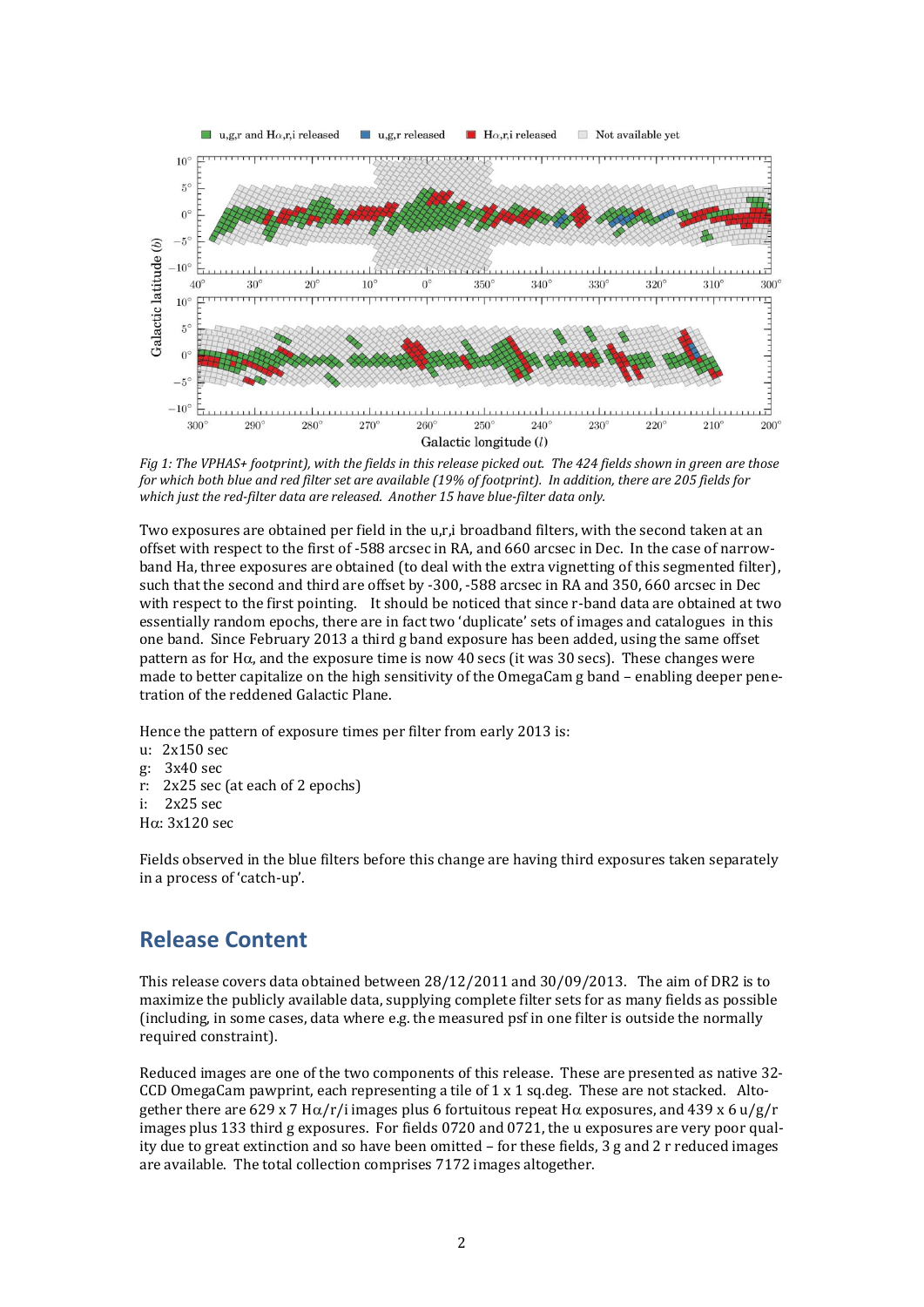The other component is the single-band catalogues extracted by the CASU pipeline from the reduced image data. There are as many of these as there are images (i.e. 7172), with the number of detected objects in each them ranging from ~ten thousand up to hundreds of thousands, depending on pointing and filter.

The sky region covered is shown in Figure 1. It is a little over 424 sq.deg covered in all survey filters, and a further 220 sq.deg observed in either the red or the blue filters only. The frame-toframe overlap achieved in the single-pass pattern of field centres has been kept small at 1.5 arcmin – the stronger linkage between adjacent fields is achieved via the  $\sim$ 10, 11 arcmin offsets used to achieve double pass.

Figure 2 below shows the cumulative distribution of seeing achieved in the released dataset according to filter. In all filters the median is better than 1 arcsec (in most fields the OB seeing constraint is set at 1.2 arcsec). As expected, the greatest challenge at the telescope is presented by u, drawn in blue. Among the other filters the systematic differences are modest.



*Figure 2: Cumulative distributions of the measured seeing in arcsec, colour-coded according to filter. The curves are: i, gold; Ha pink; r red; g green; u blue.*

The ellipticity of the point spread function is in general well-behaved, with 0.05—0.06 being typical. The aim is to keep it below 0.2, although occasionally values higher than this are accepted. The pattern of  $5\sigma$  limiting Vega magnitudes in this release is illustrated next, in figure 3.



*Figure 3: Cumulative distributions of 5-sigma limiting magnitudes reported per CCD per exposure by the data pipeline. Colours used are as in Figures 2 and 3. Note that in u, the final calibrated magnitude is expected to be ~0.3 mags brighter than shown.*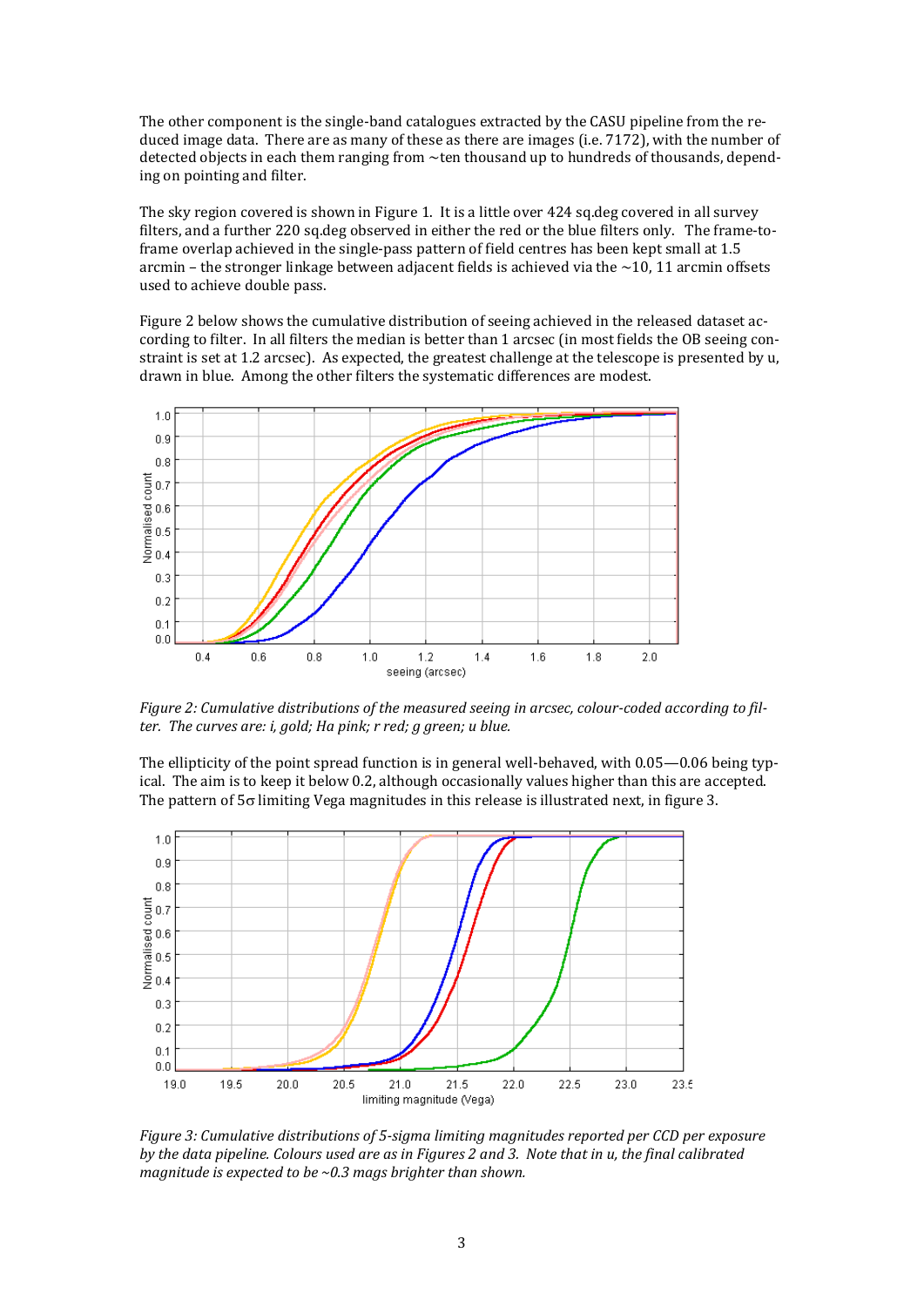The leftmost curves in gold and pink, indicating the brightest limiting magnitudes, are for the i and narrowband Ha filters respectively. The u and r cumulative curves (drawn in blue, and red) reach 0.7—0.8 magnitudes fainter.. Finally, going one magnitude deeper and drawn in green, is the curve for the g filter exposures. The progression of fainter magnitude limits from i to g is by design to combat the high reddening encountered in much of the Galactic plane, thereby achieving better comparability of source numbers in these key broad bands. The somewhat brighter limiting magnitudes in both Ha (relative to r ) and u (relative to g) – the filters exposed for longest – are the expected consequence of the practical compromise that renders this survey feasible. The sensitivities achieved through these lower-transmission filters are sufficient to provide the good discrimination of special object types that was a leading motivation for VPHAS+.

The total number of uploaded files is 14447 (of which 103 are confidence maps). The total data volume is 1.6 TB.

## **Release Notes**

### **Data Reduction and Calibration**

The data pipeline used to process the raw survey data is operated by the Cambridge Astronomical Survey Unit (CASU) and has many features in common with the VISTA Data Flow System. The latter is described at:

*[http://casu.ast.cam.ac.uk/surveys-projects/vista/technical/data-processing.](http://casu.ast.cam.ac.uk/surveys-projects/vista/technical/data-processing)*  Specifics relating to VST data are presented at: *<http://casu.ast.cam.ac.uk/surveys-projects/vst/technical>*

In brief, the current method of source detection is aperture photometry, applied to the images after the adaptive removal of 'smooth' background due to both telluric and astronomical sources (nebulosity) using CASU's *nebuliser* software. The pipeline includes the morphological classification of all detected sources that distinguishes a range of object morphologies, ranging from highprobability point objects (stars) through to clearly extended objects and noise-like features. At this still early stage, with under one quarter of the survey's final volume included in this release, higher level data products are not yet available – the work on this is expected to begin by January 2015 and the aim will be to build a preliminary seamless catalogue that goes a step beyond simple band-merging to a more user-friendly product. We will provide some advice on the survey website (http://www.vphas.eu/data/) for users accessing the ESO Science Archive on how to perform custom band merges of the published single-band catalogues.

The astrometric calibration is achieved by reference to the 2MASS catalogue. The current photometric calibration of the (Vega) zeropoint is established using nightly standards. As a byproduct of making the illumination correction, the calibration of the extracted source fluxes is improved by making comparisons with APASS stellar photometry. Zeropoints in the AB system are now included in headers. The calibration of the H $\alpha$  data is tied to that of the r-band data, a practice already used to good effect in the IPHAS survey (Drew et al 2005, Gonzalez-Solares et al 2008). No reddening corrections are applied.

#### **Data Quality**

The astrometric quality as measured in the pipelining is very good, and uniform across the large field – typical mean RMS errors with respect to 2MASS are 70-80 mas, with much of this error being dominated by the RMS error intrinsic to the 2MASS catalogue . At this early stage the photometric calibration is provisional and only as good as the comparisons with APASS allow. This means in practice that g, r and i are expected to be relatively secure with external errors comparable to those of APASS ( $\sim$  0.03 magnitudes). In the u band, tests indicate the pipeline-assigned VST internal Vega magnitude scale differs by  $~0.3$  magnitudes from a "true" Vega system due to non-linearities in the colour transformation from the Johnson-Cousins system to VST u (see the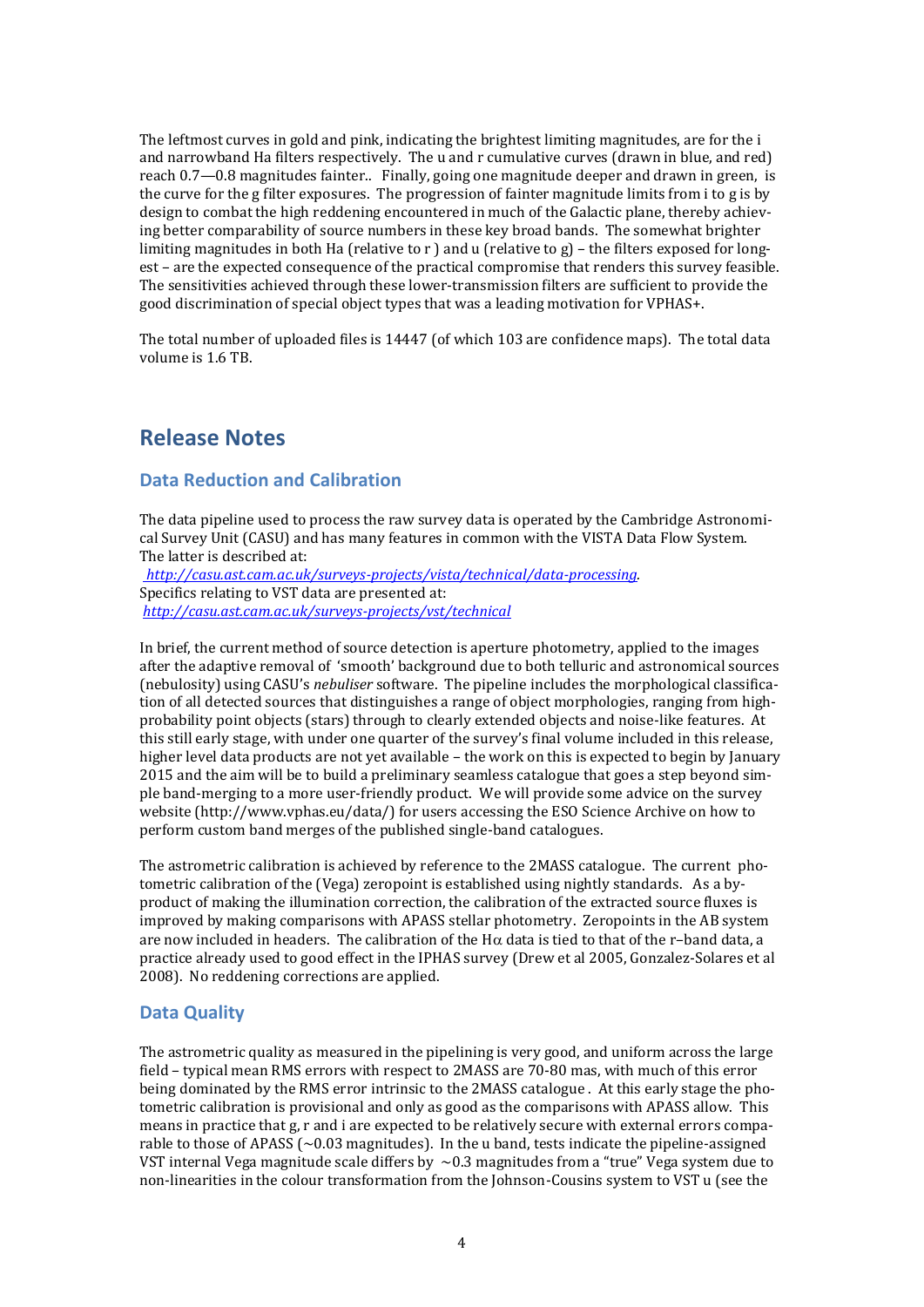representative example discussed in the survey description of Drew et al 2014). There is a good uniformity from CCD to CCD across the native 32-CCD OmegaCam pawprint, which justifies a working presumption of a common photometric scale across the full square degree for most purposes.

In preparing this release, we have computed the median and standard deviation of all single-filter magnitude differences  $(m_1 - m_2)$ , in the magnitude range 12 to 19 for i and H $\alpha$ , 13 to 20 for u and r, 14 to 21 for g, between the different offset exposures covering the same field, to look for unstable observing conditions and other problems that might cause unwanted measured flux variations within tiles and hinder their ultimate calibration. In the vast majority of single-band catalogue pairs, the median absolute difference is below 0.01: the distribution of this quantity has an interquartile range running from 0.002 to 0.007. The scatter in the individual-star offsets as measured by the mean of the standard deviations is  $0.048 + / -0.018$ . In the occasional presence of video card problems this second measure is much larger (see below).

Figure 4 repeats one of the illustrative photometric diagrams presented in the DR1 release document, that was constructed from catalogues for a pointing toward a moderately-dense wellreddened field, with some moderate H $\alpha$  nebulosity. It was observed in ~third quartile conditions (i.e. a bit worse than median in seeing and/or limiting magnitude) a few degrees away from the Galactic centre. The data have been 'cleaned' to the extent of limiting the selection to probable stars (morphology codes -1,-2), requiring average confidence better than 90 percent, and better than 10-sigma detection in the noisiest filter included. It testifies to the uniformity of the extracted data that the plots are this sharp for the *entire* 1x1 sq.deg field.

To produce well-behaved photometric diagrams it is recommended that average-confidence and morphology-class cuts are always applied in source selection (as well as magnitude and/or errorlevel cuts). The specific cuts mentioned above usually give good results. Thresholding on average confidence is particularly effective at ensuring the impact of vignetting due to the CCDelectronics covering strips, field edges and  $H\alpha$  segment dividers is minimal.



*Figure 4. A photometric diagram for the 1x1 sq.deg field centred on RA 17 54 58 Dec -24 58 40 (J2000): g versus g-r for 44,500 stars. The cleaning applied here reduces the detected objects by factors of two to three. More diagrams for this field were given in the DR1 release document.*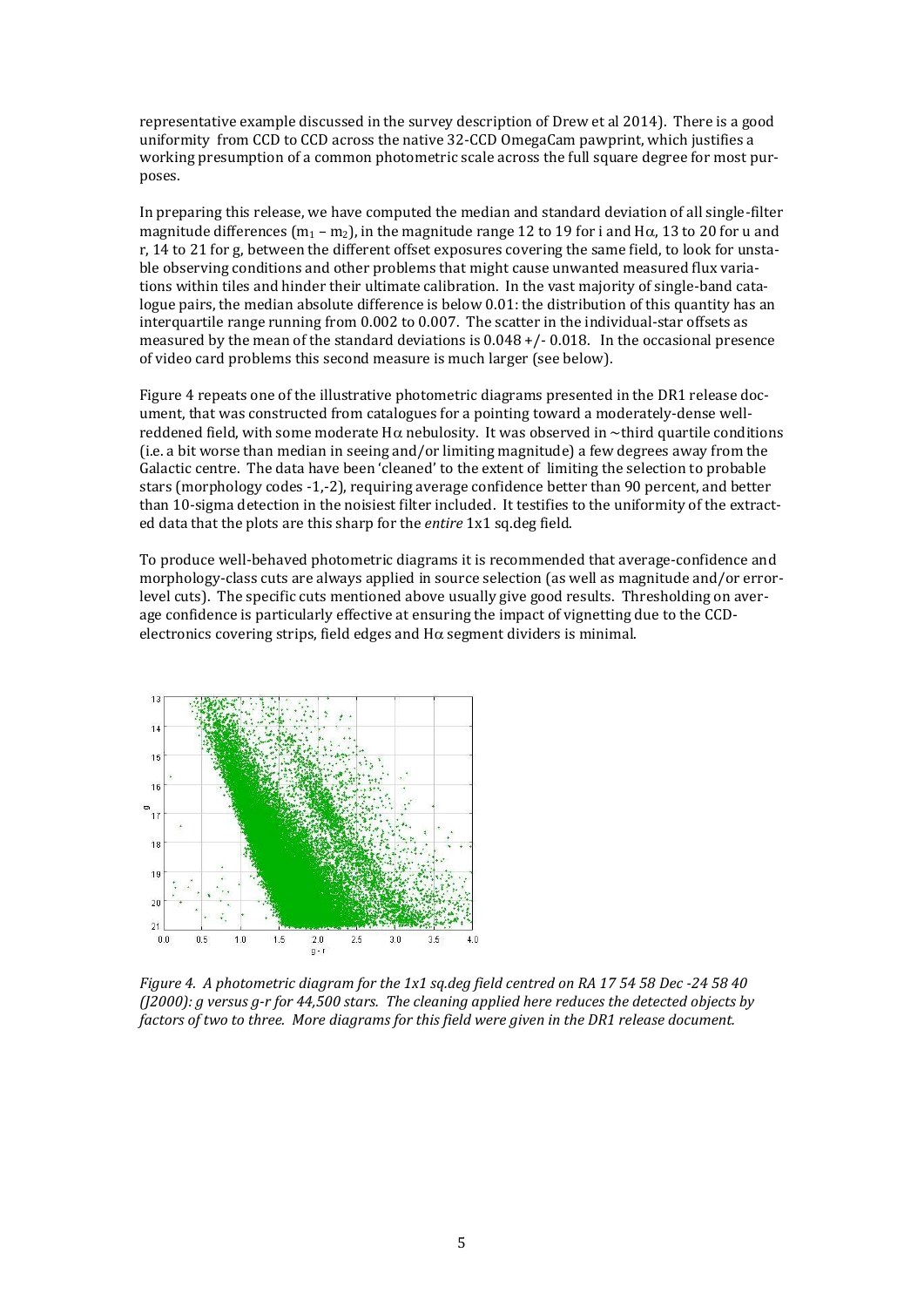#### **Known issues**

From mid-March through May 2012 there was an intermittent video card problem that resulted in significant zero-level flux offsets in, most commonly, CCD 10. Inevitably this affected both sky exposures and flat fields from time to time. When it happens, it is visible in the image data and is especially prone to introduce deviant CCD-10 magnitudes, which are easily spotted by comparing single-filter offset pointings. Since the main sky offset we use is greater than the individual CCD dimension, there is almost always alternative photometric measurements of the affected sources available. In the lists accompanying this document, that are also available as downloads from [http://www.vphas.eu/data/,](http://www.vphas.eu/data/) known instances of this are tagged with the comment '(filters) videocard'.

A second occasional issue is that of pick-up, or bands of periodic electronic noise across the images. Because of their regularity, these bands usually have little impact on the extracted photometry. A software solution to this problem has been implemented by CASU and is available for general use. We note that images are not routinely corrected for pick-up by the pipeline.

Lastly we note a minor issue that affected 26 sets of narrowband  $H\alpha$  images obtained up to late January 2012: in this first month of operation, the specified offset pattern contained an error such that none of the three H $\alpha$  frames is at the same (intended) offset as the *second* broad band exposures . This was fixed in time for all data taken from the beginning of February 2012.

The following issues are mainly encountered in u band data. Very occasionally, the processing pipeline finds too few stars in a CCD frame to report a sound evaluation of the source pointspread function. In such cases, the keyword PSF-FWHM is set equal to -1. As this value can be set for other reasons, it is advisable to inspect the image for peculiarities. More commonly, but still infrequently, the pipeline encounters insufficient nightly standard-star calibration data to enable the routine measurement of photometric zero point. When this happens, the keyword PHOTZPER is also set to -1. In the g, r, i source files, the use made of APASS data circumvents this absence.

#### **Release documentation**

This release document is supported by two csv lists separately covering the red and blue filter sets, in which the names and on-sky centres of the fields included in this release are identified. These lists, available from<http://www.vphas.eu/data/> as machine-readable files, include a comment column with notes on fields where there are known issues with the data. Advice on using the data, and customizable bandmerging software, is also provided on the website.

A principle at work in DR2, that is consistent with the goals of VPHAS+, is that each field observed is represented within the release by one set of contemporaneous observations (the set currently judged as the best available) for each filter set. It is recommended that users of these archived data, collect the above-mentioned lists of DR2 filter sets for reference.